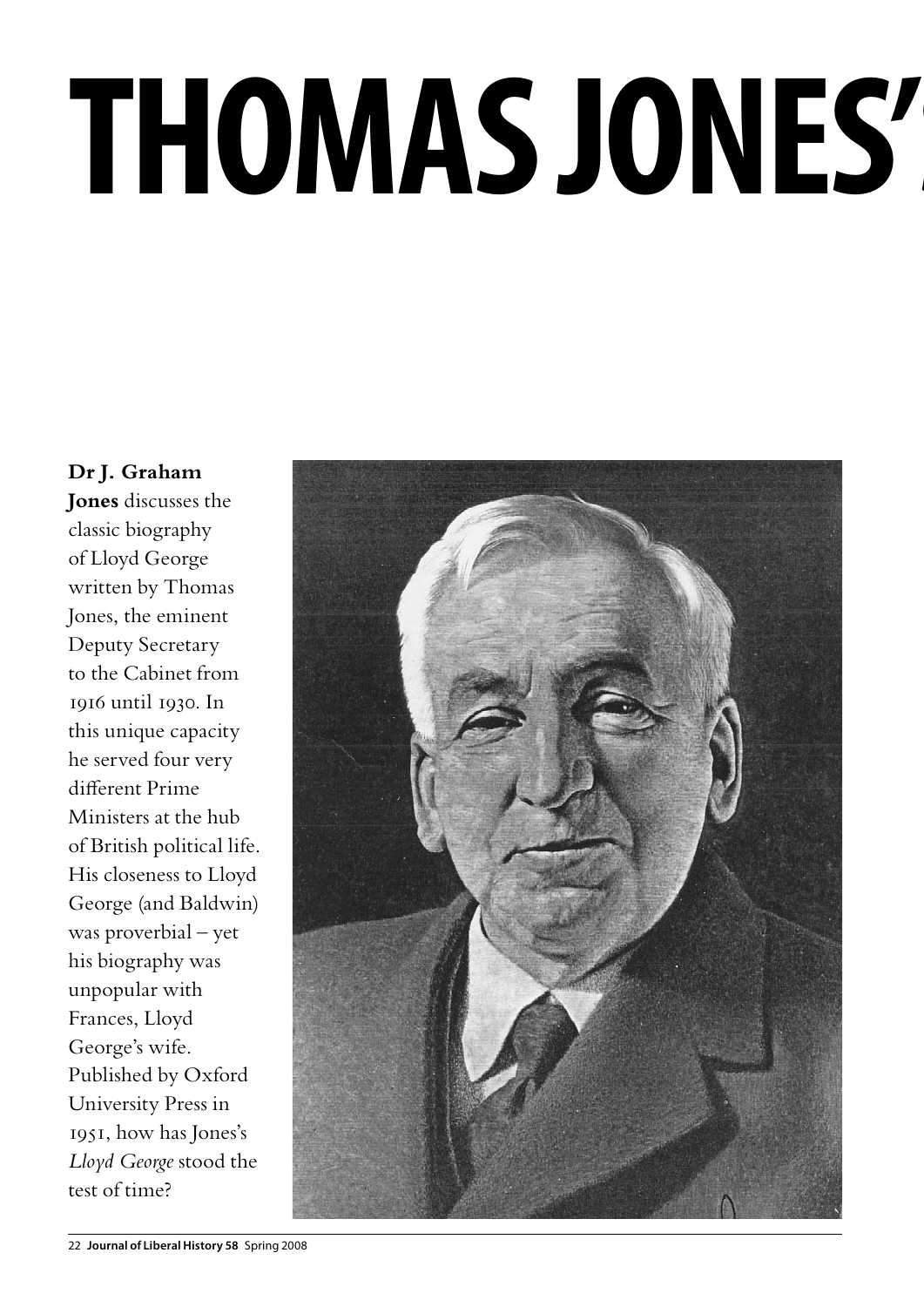## **Thomas Jones's** *Lloyd George*

HOMAS JONES<br>
(1870–1955), a nota-<br>
ble civil servant and<br>
public benefactor, was<br>
born at Rhymney in<br>
north-west Monmouthshire on h o m a s J o n e s (1870–1955), a notable civil servant and public benefactor, was born at Rhymney in 27 September 1870.<sup>1</sup> He received his early education at the Upper Rhymney board school and the fee-paying Lewis School, Pengam. His undoubted early academic promise seemed to come to an abrupt end when, at just fourteen years of age, he left school to take up a position as a clerk in the local ironworks. But the young Tom Jones continued reading avidly and excelled at scripture examinations, eventually winning the highly-coveted 'Gold Medal' of the Calvinistic Methodist denomination.

In the autumn of 1890, with the avowed aim of becoming a nonconformist minister, he entered the relatively new (it had been established in 1872) University College of Wales, Aberystwyth. Ironically, however, although displaying academic potential, Jones's abject failure in mathematics, a core subject, meant that he could not graduate from Aberystwyth. Eventually he secured a highly-distinguished first class honours degree in philosophy and economics from Glasgow University in 1901, where his mentor was the renowned Welsh

philosopher Sir Henry Jones. During his period at Glasgow he joined the Independent Labour Party and helped to found the local Fabian Society. In December 1902, Jones married Eirene Theodora Lloyd, one of his fellow students at Aberystwyth. The marriage was to produce three children, one of whom, Mrs Eirene White, served as the Labour MP for Flintshire East from 1950 until 1970.

Although the strength of Tom Jones's religious beliefs waned somewhat during his years at Aberystwyth and Glasgow, his social conscience grew and convinced him of the importance of social improvement work. His close friends included Sidney and Beatrice Webb and George Bernard Shaw. In 1909 he became the first Professor of Political Economy at Queen's University, Belfast, but he was soon to be persuaded by David Davies, of Llandinam, to return to Wales to take up the post of Secretary of the King Edward VII Welsh National Memorial Association, which the multi-millionaire Davies had set up and financed to tackle the dreadful scourge of tuberculosis. Between 1912 and 1916 Jones then served as Secretary of the Welsh Insurance Commission, based in Cardiff, in which position he came into contact with

Thomas Jones in 1937

David Lloyd George, since 1908 the Chancellor of the Exchequer in Asquith's government. When Lloyd George succeeded Asquith as Prime Minister in December 1916, Tom Jones was appointed first a member, and subsequently Deputy Secretary, of the Cabinet Secretariat, where he was to remain until 1930. His original hope for the position was to develop himself into 'a fluid person moving among people who mattered and keeping the PM on the right path as far as is possible'.<sup>2</sup> In this unique capacity he was to serve four very different Prime Ministers – David Lloyd George, Andrew Bonar Law, Stanley Baldwin and James Ramsay MacDonald – at the hub of British political life. During the post-war coalition government, Jones dealt especially with industrial and labour questions and also played a key role in achieving the partial settlement of the vexed Irish question in 1921. He was also a trusted adviser to Baldwin at the time of the General Strike of May 1926. His closeness to both Lloyd George and Baldwin was proverbial. That a man originally firmly on the left of the political spectrum could end up as a close friend and trusted adviser to Stanley Baldwin, even drafting his political speeches, seems rather bizarre, but it would seem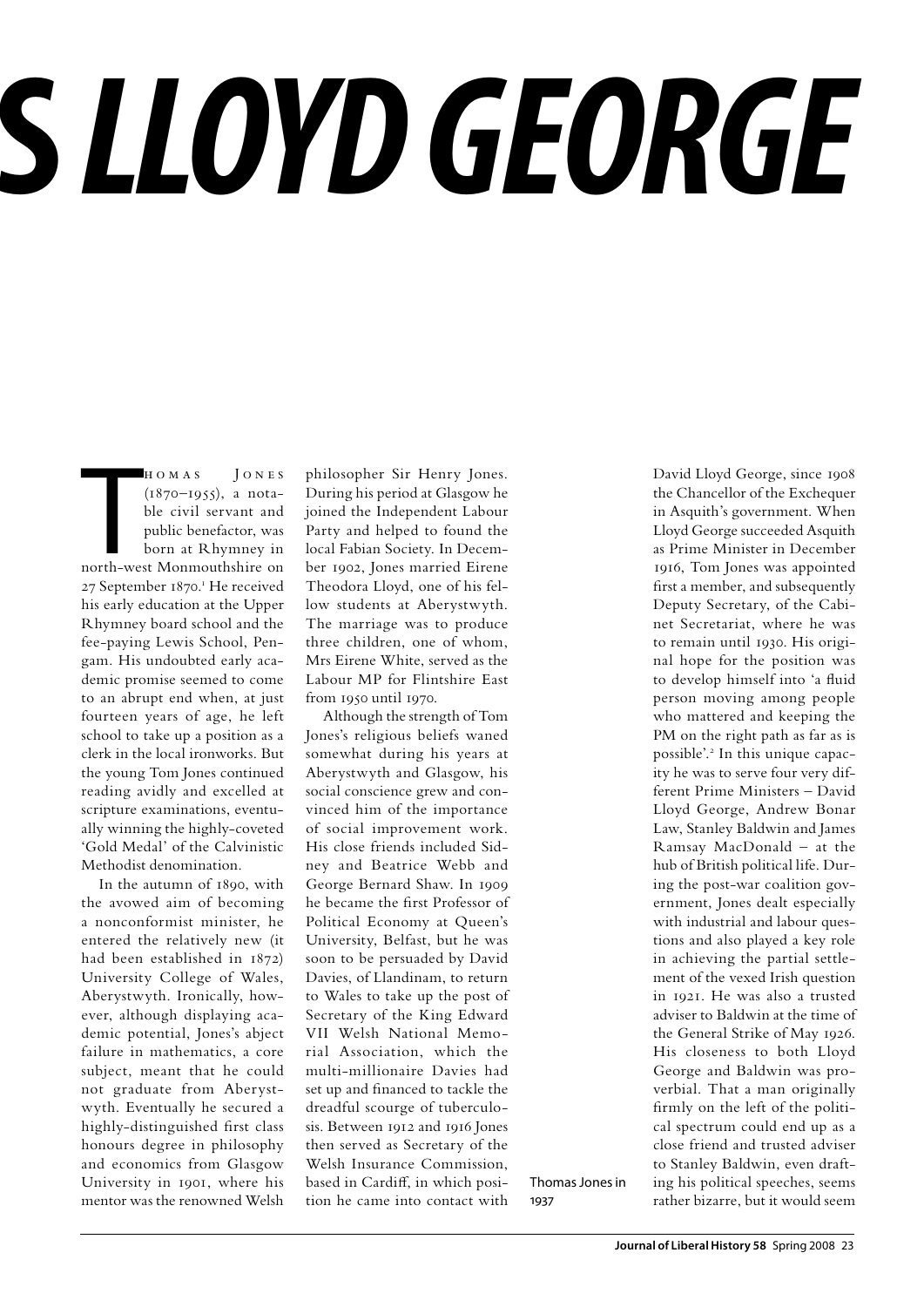that Jones's opinions had been transcended somewhat over the years by his deep admiration for Baldwin as an individual.

Jones's retirement from this position in 1930 certainly did not mark a retreat from public life. He continued to engage in a vast range of activities and built up a huge number of friends and associates. He still moved in political circles and was consulted regularly on appointments and the award of honours, especially in Wales. He continued to serve Stanley Baldwin in the latter's role as Prime Minister of the socalled 'National Government' (even drafting his 1935 general election speeches), made numerous trips abroad (including two controversial visits to Nazi Chancellor Adolf Hitler at Berchtesgaden), and was an active member of the Unemployment Assistance Board set up in 1935 with the aim of taking the vexed question of unemployment relief out of politics. His main preoccupation from 1930 onwards, however, was as the linchpin of an array of philanthropic, cultural and educational activities, particularly within Wales. To this end he served from 1930 until 1945 as Secretary to the Pilgrim Trust (originally financed by the American oil tycoon Edward Harkness) which distributed more than  $\sqrt{2,000,000}$ during the long 1930s for the relief of the unemployed and for heritage protection. Jones was also a member of many of the committees of the National Council of Social Service.

Tom Jones's formidable contribution to educational concerns ran parallel to these activities. He was for more than half a century a pillar of the Workers' Educational Association, and gave exemplary support to the University of Wales (most especially the University College of Wales, Aberystwyth), the National Library and the National Museum of Wales. Failure to secure the position of Principal at Aberystwyth in 1919

**In this unique capacity he was to serve four very different Prime Ministers – David Lloyd George, Andrew Bonar Law, Stanley Baldwin and James Ramsay Mac-Donald – at the hub of British political life.**

had left a sore which continued to fester for the rest of his life – even after he had been elected President there in 1944. But the initiative with which Jones seemed 'divinely obsessed'3 was the establishment in 1927 of Coleg Harlech in north-west Wales, a pioneering residential adult education college to provide a unique opportunity for working-class young men. Before the Second World War, more than 220 young men passed through its doors. Parallel to this dynamic initiative was Jones's staunch support for the Educational Settlement Movement in south Wales. His loyalty to Wales was always unquestionable. In the spring of 1945, Tho-

mas Jones, accompanied by his unmarried sister Liz, leased a house at Aberystwyth, initially for a period of fifteen months. By this time he was a widower; his wife Rene, to whom he was totally devoted, had died, after a brief illness, in July 1935. The main reason for the move to Aberystwyth was that he had recently accepted a commission from Harvard University Press in the US to write a life of Lloyd George, and was anxious to make full use of the resources of the National Library of Wales: 'We have taken it from May 1st unfurnished. Its attraction for me is its nearness (5 minutes) to the National Library.'4 In 1946 he moved into another property owned by the National Library, situated at the end of its drive. This was to be his main base until 1954. A second reason for the migration to Aberystwyth in 1945 was Jones's election the previous year as President of the local University College. Now he was to be 'a President of the College in residence'.<sup>5</sup> This followed his recent resignation as the long-term Secretary of the Pilgrim Trust. Although he had enjoyed his work for the Trust immensely, he was now in his seventy-fifth year and had become very much aware of the inevitable ageing process,

writing privately to a friend at the beginning of March, 'I'm less and less equal to things and problems. Signs of old age and decay of body rapidly multiplying now.'6

The prospect of researching and writing a biography of Lloyd George proved enticing. He had developed a great deal of admiration for Lloyd George from 1916 until at least about 1940. But he had looked askance at the former Prime Minister's obstinate refusal even to contemplate joining Churchill's coalition government in 1940 (or even to lend general support to the conduct of the allied war effort), and he had listened sorrowfully to A. J. Sylvester's incessant tales of the bitter family quarrels which had erupted during the build-up to Lloyd George's second marriage to his private secretary Frances Stevenson in October 1943. Lloyd George's acceptance of a peerage in January 1945 was a further thorn in Jones's flesh. On 2 February he had written to his old friend Violet Markham, a prominent long-term Liberal activist and public servant:

When criticising the Earldom I was not thinking of this aspect of his story, as of the deep & widespread disappointment in Wales with one who has been proud always to keep close to the common people & who did boldly always stand up to the land & money, power & privilege in the countryside. Now he & F[rances] play the local squire & lady bountiful, which is rather nauseating. I could not get myself to write congratulations on his marriage or peerage, partly because I did not want to take sides in the family squabble & I have a warm corner for Megan & admiration for Dame Margaret's dignified silence through twenty years of humiliation.7

Just eight short weeks later Lloyd George died at his new north Wales home, Ty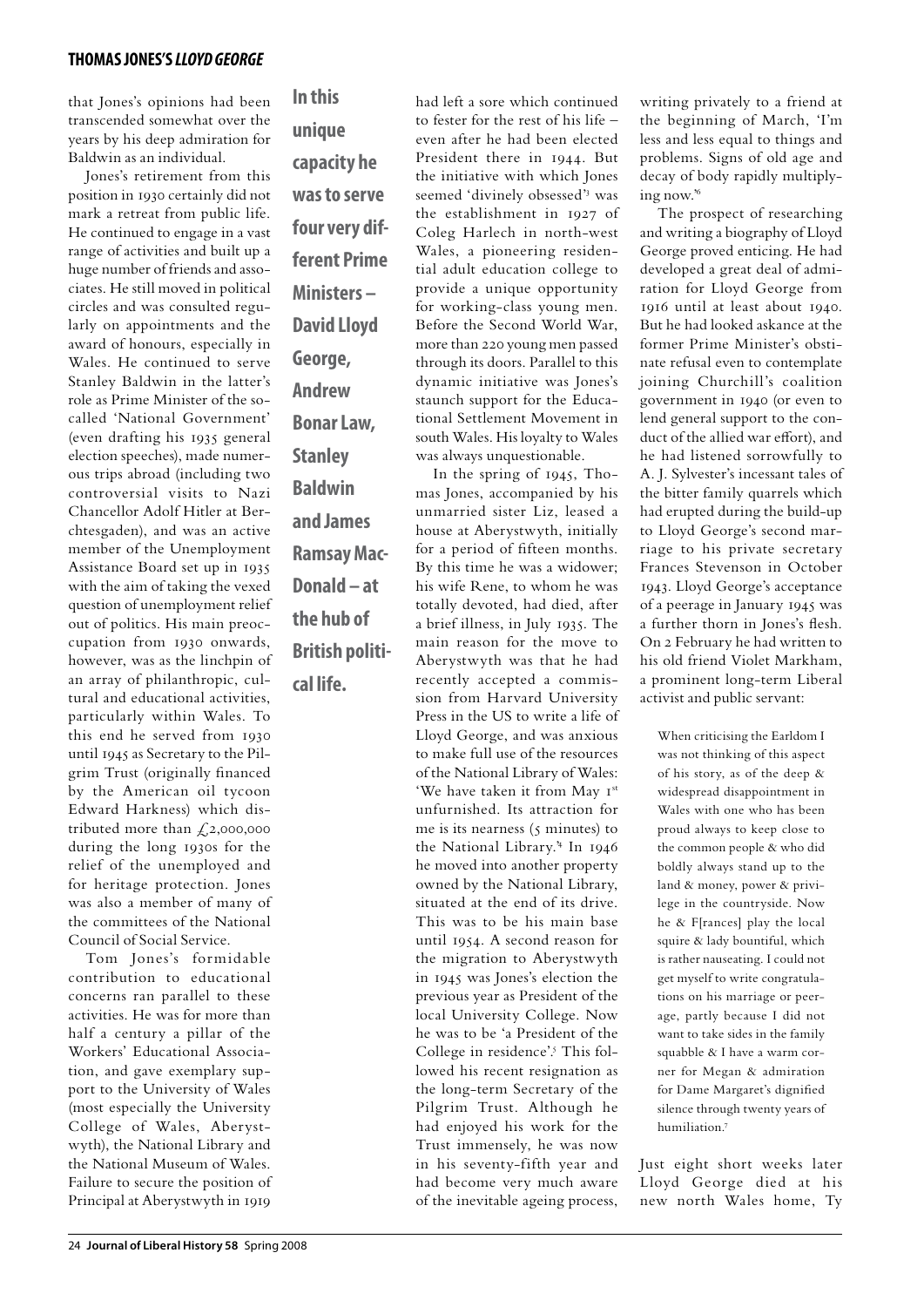Newydd, Llanystumdwy. The BBC broadcast a tribute by Tom Jones on the day of Lloyd George's death, and an obituary penned by him was also published in *The Observer*. 8 The Lloyd George family generally considered Jones's assessments to be too impersonal, clinical and detached, and it was widely felt that his relative detachment from his subject during the last five years of his life had coloured his judgement – for the worse. The day following the broadcast, Violet Markham wrote to Jones, 'I felt that subconsciously at the back of your broadcast lay something of the nausea you have experienced of late over the affairs of LG & his family & the sordid turns they have taken. You were so anxious to avoid anything of fulsome eulogy that perhaps you a little underplayed your hand.' She went on:

The Earldom is a great misfortune as it has turned out. You know I defended LG's action on the ground that a seat in the Lords would keep him in public life & give him a platform from which his voice could still be heard. But to take a title & die on it is to have the worst of all worlds. Frances as a dowager countess is ridiculous, so are the rest of the family. I wonder whether Megan will drop the 'lady'. I should do so in her place.<sup>9</sup>

Yet, in the immediate aftermath of Lloyd George's death, Tom Jones succeeded in convincing himself that, 'now that one has the freedom of history', it was possible to be relatively 'detached' and objective in writing a biography of Lloyd George. Hence his decision to accept the invitation of Harvard University Press.<sup>10</sup> Within a month he had made contact with Frances, now the Dowager Countess Lloyd-George of Dwyfor, who responded that it would be 'a great pleasure' for her to welcome Tom Jones to Ty Newydd, although adding rather tartly, 'It would

have been a pleasure for LG also, and I do not know how you got hold of any idea to the contrary." Following their meeting (during which they went together amicably enough to see Lloyd George's impressively simple grave on the banks of the river Dwyfor), however, Frances refused to lend any help or support to Jones's venture: 'I do not feel very happy about the book which you say you are proposing to write on LG … It cuts right across the book for which I am negotiating … which I would personally supervise, providing, of course, new material and all the necessary documents.' She went on

During these latter years you were engaged in serving his political opponents, whose chief aim, at whatever cost to the country's welfare, was to keep LG out of office. Quite frankly, therefore, I do not think, if you will pardon my saying so, that you would be the best biographer of this period. In any case, I am sure you will understand that under the circumstances it would be difficult for me to give you any help or material for your book.12

In response, Jones attempted to be conciliatory:

LG … is big enough to have many more books written about him without exhausting the subject. … I am only too conscious of my imperfections as a possible student of any period of LG's life, but perhaps I can say with complete truth that in serving his political opponents I did not entirely forget that I had served him. Indeed the charge against me as a civil servant might well be that I carried any old loyalty to him to extreme lengths!<sup>13</sup>

Other members of the Lloyd George family were, however, predictably more supportive. During the following November, Jones spent 'an hilarious **In the immediate aftermath of Lloyd George's death, Tom Jones succeeded in convincing himself that, 'now that one has the freedom of history', it was possible to be relatively 'detached' and objective in writing a biography of Lloyd George.**

evening' over dinner with Lady Megan Lloyd George and his daughter Eirene. He at once found Megan 'most approving of the notion' that he should write her father's life '& very willing to help. I don't imagine she has any documents, only her own personal impressions.'14

Before the end of the same month, an announcement had been made that an 'official life' of Lloyd George was to be written by 'Mr Malcolm Thompson, for many years on the staff of the Liberal Party Organisation'. The announcement was greeted, it was noted, 'with considerable surprise'. Was not Dr Thomas Jones 'the name that most naturally occurs' in any consideration of the most suitable biographer for Lloyd George? Jones, it was widely known, was engaged in his own biography, 'but without access to the public and private papers in the Dowager Countess Lloyd George's possession. For it is the Dowager Countess who controls the situation as regards material for the biography.'15

Both Malcolm Thompson and Dr Thomas Jones CH were the latest in a long line of Lloyd George biographers and chroniclers.16 His earliest biographers had been Welshmen like J. Hugh Edwards and Beriah Gwynfe Evans, staunch Liberals, steeped in the ethos of Cymru Fydd, who tended to eulogise their subject somewhat uncritically. English writers from the same period like Herbert du Parcq (who published a four-volume multi-biography in 1912), Harold Spender and E. T. Raymond also tended to sympathise with Lloyd George. A new phase was, however, inaugurated following the collapse of the post-war coalition government in October 1922 and the subsequent beginning of Lloyd George's so-called 'wilderness years'. Disillusioned Asquithian loyalists like J. A. Spender, A. G. Gardiner and Charles Mallet all relished the opportunity to denigrate Lloyd George's good name,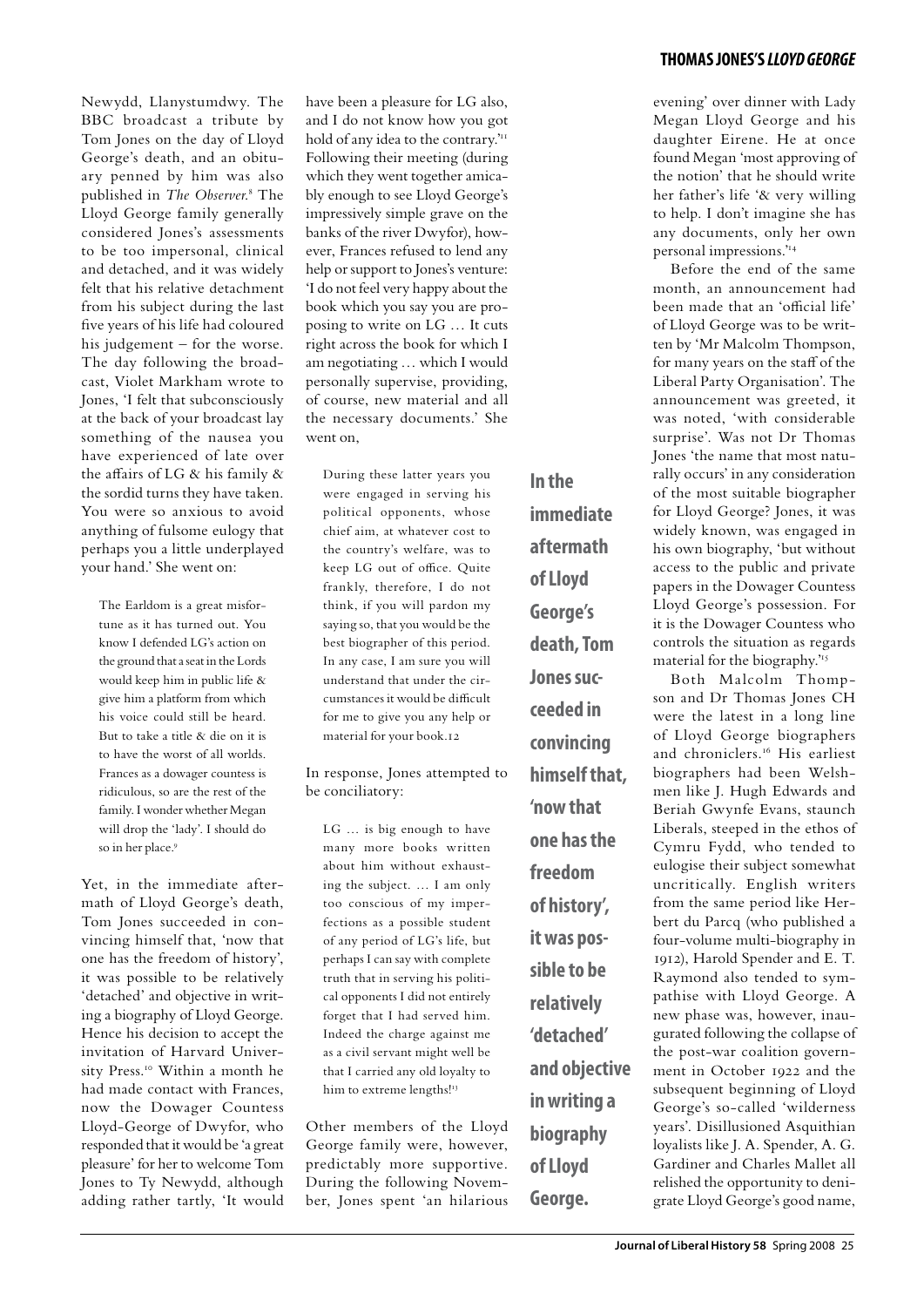a trend reinforced by the verdict of the economist J. M. Keynes in his bitter 'essay in biography' published in 1933. The same year had seen the publication of Lord Riddell's *War Diary*, a highly revealing source which did not always portray Lloyd George in a favourable light.17 On the eve of the Second World War there appeared W. Watkin Davies's *Lloyd George, 1863–1914* (London: Constable, 1939), the most valuable account to date of Lloyd George's life and career up to the First World War, a study which contemptuously dismissed Lloyd George's post-1914 political career as 'purposeless', a period when he had been 'left to his own devices and seconded by charlatans whose grip of political principles was even weaker than his own'.<sup>18</sup> The image of Lloyd George which emerged from Lord Beaverbrook's *Politicians and the War, 1914–1916* (2 vols, London: Butterworth, 1928 and 1932), too, was at best mixed. He emerged as power-crazy and anxious only to assume the premiership.

Thomas Jones (and indeed Malcolm Thompson) had the advantage of undertaking their research at a greater remove from the events which they were describing and after their subject's death. Jones at least savoured the many long hours which he spent researching at the National Library of Wales. He soon became a familiar figure in the little seaside town, habitually clad in a grey or fawn cloak and a battered deerstalker hat. On 1 April 1946, he wrote to Violet Markham, 'I have no news in this remote region, where the sun shines daily & diffuses most welcome warmth. I am carried daily by your benevolence to the [National] Library where I try to read fifty books at once in an effort to keep track of the elusive LG.'19 Between 1945 and 1950 researching and drafting the book were to prove his main preoccupations. Early on in the extended enterprise (which he declared to be 'a judicial attempt at interpreting a genius'20), he resolved to shun the use of private papers and official documents other than those already available in print. 'I am sure the job of writing a life must be terribly difficult to do without papers', wrote Lady Megan Lloyd George consolingly in May 1946, 'but it may end in a much more human narrative. What is needed is a live portrait – and that I feel sure you will give.'21 To compensate for the lack of primary source materials, Jones requested memoranda from individuals who had worked closely with Lloyd George or who had a specialist knowledge of important events.

During 1946 it became more widely known that Tom Jones was engaged in preparing a life of Lloyd George. The news at once gave rise to 'much enthusiasm' for the 'intrinsic interest' of the proposed work and as a potentially 'fascinating display by a master in the art of walking the tight rope'.22 The author was, however, reminded that constraints existed on the freedom of former civil servants to publish.23 This thorny question had already been raised in the House of Commons on 1 August 1946, and was relevant at the time in the context of the proposed biography of Lord Baldwin being written by G. M. Young and the publication of the diaries of Lord Hankey, the first ever Cabinet Secretary back in 1916. At the end of the year, Jones read in the press that *The Real Lloyd George*, authored by Lloyd George's former Principal Private Secretary A. J. Sylvester (an old acquaintance of Jones's) was to be published during 1947. Although he must have felt some resentment that Sylvester had to some extent 'stolen his thunder' by bringing out his book so promptly, Jones wrote to him, 'You must have worked very hard on it & it is sure to meet with great success. For myself my pace is that

**He soon became a familiar figure in the little seaside town, habitually clad in a grey or fawn cloak and a battered deerstalker hat.**

of a septuagenarian & a slow one at that.'24 In response, Sylvester anticipated Jones's 'frank expression of opinion on the work which has been executed against time', and continued, 'But I am waiting for your Life, for you can give the Celtic touch, with your knowledge and experience of the subject, which no other can excel.'25 During February and March 1947, lengthy, potentially sensational extracts from Sylvester's forthcoming book were published in the *Sunday Dispatch* and gave rise to much interest and, by and large, commendation.<sup>26</sup>

Thomas Jones, undaunted, plodded on resolutely with the task in hand. 'I go to the [National] Library almost daily', he wrote to his old friend Abraham Flexner at the end of April, 'but am experiencing a great decline in my powers of work which I suppose is to be expected!'27 He was somewhat frustrated by the long delay in the appearance of Sylvester's eagerly-anticipated *The Real Lloyd George*, caused by an acute paper shortage, problems over binding, and the austerity which inevitably reigned in post-war Britain. He arranged to meet Sylvester in London at the beginning of July: 'I wish I had gone into partnership with you over it – sharing the profits and supplying the ballast! My effort makes slow progress and of course I blame the weather.' Both men were much annoyed by the lack of availability of prepublication copies of Sylvester's tome, the author responding to Jones, 'When I think how I sweated and rushed everything through, and how long I have waited – well, it's just too bad.' Sylvester was apparently most anxious that Tom Jones, whose views and opinions he respected, should write a full review of the volume.<sup>28</sup> By September, Jones had evidently received an advance copy of *The Real Lloyd George* and sent an effusive congratulatory message to his old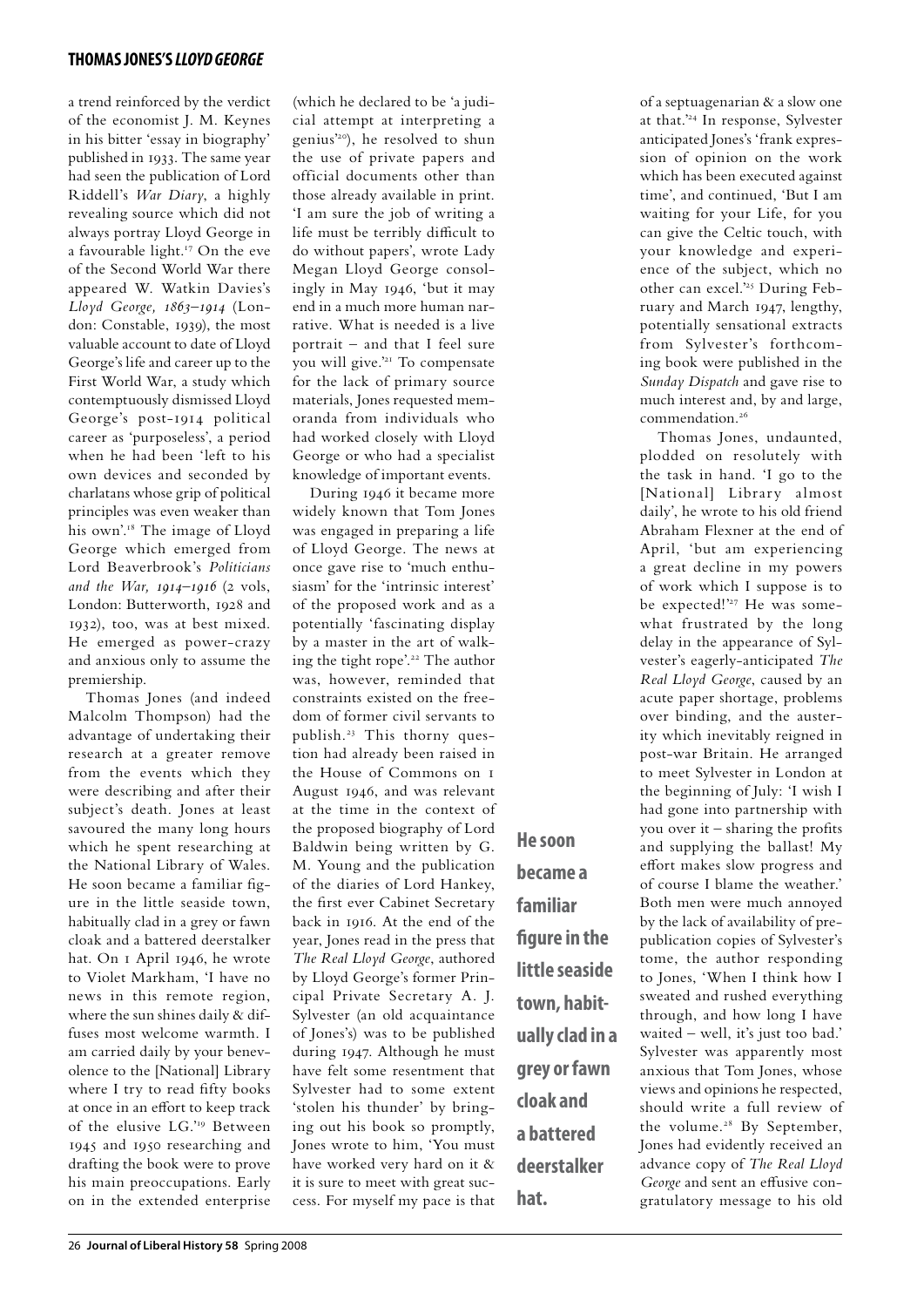

associate who replied, 'Coming from an old friend and colleague, who knew Lloyd George so well, I value it all the more.' Sylvester would feel 'honoured' should Jones wish to quote from the book in his own writings.<sup>29</sup> Within a week, Jones had sent to Sylvester a list of minor factual errors within the volume, expressing the hope that they might perhaps be corrected in a second edition.<sup>30</sup>

Sir Robert Horne, David Lloyd George and Thomas Jones at the Cannes conference in 1922.

On the face of it, relations between the two authors were amicable and harmonious enough. But the following July, by which time Jones had already drafted a considerable part of his proposed biography, he did not mince his words in a private letter to Violet Markham: 'I had such a revulsion reading Sylvester on Sylvester that I was determined mine should not be TJ on TJ. I've probably gone

too far in the other direction.'31 Reading Sylvester's tome had clearly induced him ruthlessly to eschew much of his personal knowledge of Lloyd George which he had originally planned to include. Now he was very conscious of the potential risks of submitting to excessive personal prejudice.

At about this time there was an attempt to revive the idea of a national memorial to Lloyd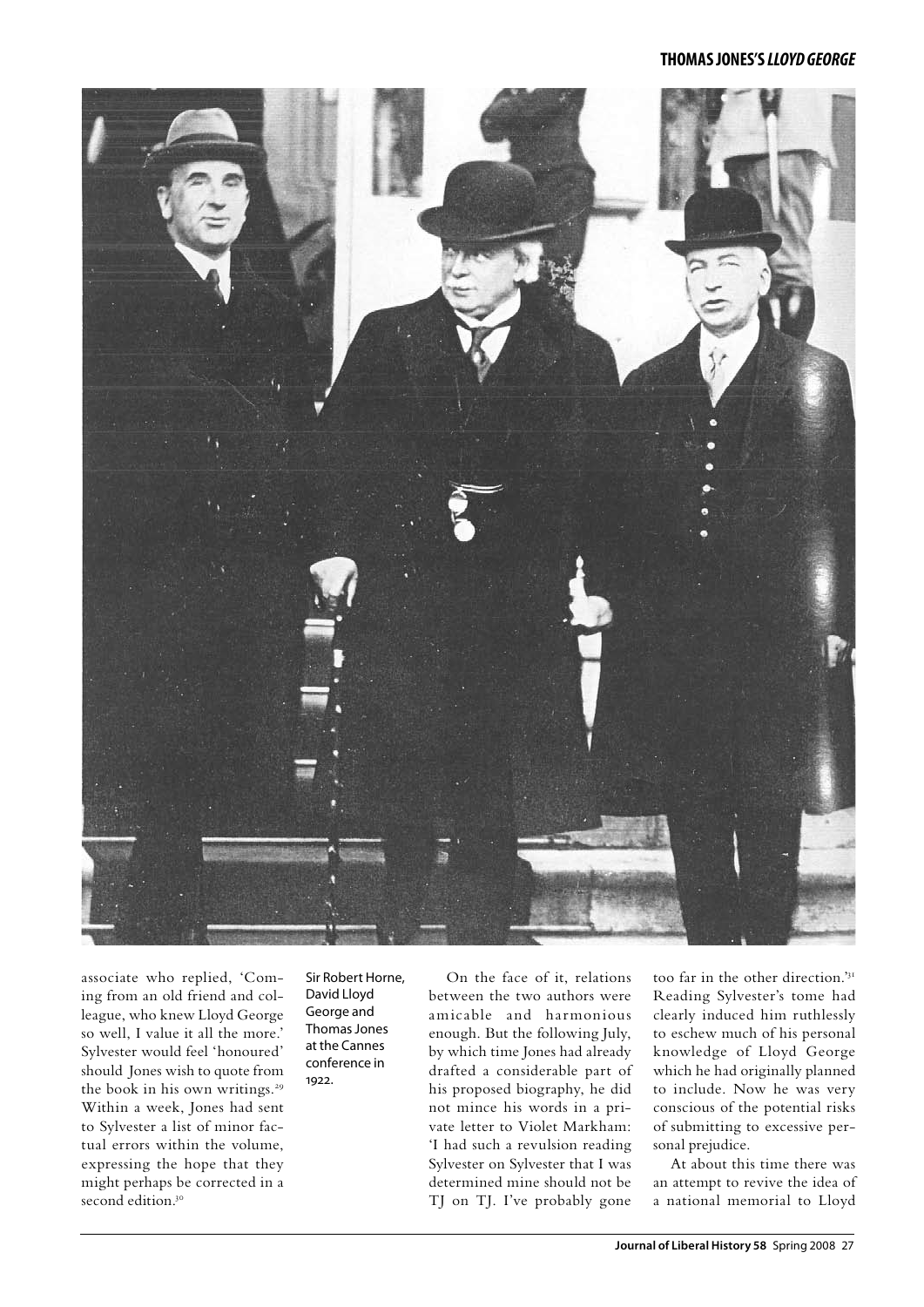George, first mooted by Frances during April and May 1945. Then, in the immediate aftermath of Lloyd George's death, recalled Jones, 'I [had] tried to dissuade her, as I knew that attempts to do him honour in his lifetime had to be artificially buttressed.' Frances had retorted sharply by stating her intention to request that Winston Churchill launch the appeal. Jones went on, 'I [had] tried hard to get LG to subscribe to [Coleg] Harlech in vain!' By now, Frances had already disposed of their north Wales home, Ty Newydd – 'the house that I went over with Dame Margaret when it was destined for Lady Carey Evans. You see what a nasty mind I have. How much are the LG family subscribing? They are notorious for giving nothing to anything or anybody.' On reflection, he readily admitted that, in relation to the proposed Lloyd George memorial, 'I am much too prejudiced to be fair to it.'32

By this time, Sylvester's *The Real Lloyd George* had captured the popular imagination and had gone out of print within weeks of publication. Severe paper shortages had made a second edition impossible. Some members of the Lloyd George family had generally welcomed the book – with the predictable exception of Frances. One of the admirers within the family was Richard Lloyd George, now the second Earl, who had himself published *Dame Margaret: the Life Story of his Mother* (London: Allen and Unwin,  $1947$ ).<sup>33</sup> At the beginning of November, Tom Jones wrote to Violet Markham:

I came up on Tuesday to the Athenaeum with Irvine & found Baldwin there. He had come up for the unveiling of the statue to George V. He asked me at once what I thought of Sylvester's book with its revelation of the autocratic chief. Later in the week Sylvester came to see me for half an hour & said the book was having a

**By this time, Sylvester's**  *The Real Lloyd George* **had captured the popular imagination and had gone out of print within weeks of publication.**

great sale, but that the American agent was discouraging about an edition in that country as no one was interested in LG. The family dislike the book. I am to dine at the House with Megan on Wednesday next & shall hear what she thinks. Nothing approaching the truth can be expected to please her. Not one of the family, nor the Countess, has acknowledged the presentation copies sent by the author.<sup>34</sup>

A week later he spent an evening at the House of Commons with Lady Megan Lloyd George, the Liberal MP for Anglesey since 1929, an interlude which he felt to be 'more enjoyable than profitable'. He found her to be 'furious with Sylvester & I cannot hope that my objective treatment of her father will not deeply disappoint the family. I tried hard to prepare her for this but I made little or no impression.' There followed two meetings with A. J. Sylvester: 'His bitterness is reserved for the Countess who seems to have promised at first to use him in connexion with the Life of LG, & then to have dropped him completely in favour of Malcolm Thompson – hence S[ylvester]'s speed in rushing out his book to get his blow in first.'35

Shortly afterwards Jones sent the first 126 pages of his manuscript to the officials at Treasury Chambers for their approval. As they dealt with the period before his appointment to the Cabinet Secretariat, no objection was raised.36 Before the end of 1947 he was reasonably satisfied with the writing of the book: 'I … have made enough progress with it, in my slow fashion, to see the end approaching.' He then anticipated a volume of some 150,000 words which he hoped to complete by the spring of 1948. The final product would be 'more a class text book than a sensational story, with LG against the background of events in which he played a part'. At this point, the death of Earl Baldwin and

the publication in *The Times*, in a much-truncated form, of a lengthy obituary which he had prepared several years earlier led Tom Jones to reflection. The biography of Baldwin then being written by G. M. Young, Jones anticipated, would be 'a first rate job of work'. He mused on the four premiers whom he had served between 1916 and 1930:

Of the four PMs for whom I worked SB was the most considerate & grateful chief & the best friend in all weathers. His religion had given him a quality of modesty & forbearance & forgiveness of human frailties & he had a more intense love of the countryside & its beauty than had LG; Bonar [Law] had none. But I must not wander on like this. I can sum up by saying how greatly I prize the two words he [Baldwin] several times inscribed on books he gave me: 'With gratitude & affection.'37

He plodded on with his writing as 1947 gave way to 1948 and still corresponded widely. A. J. Sylvester proudly recalled his own role in securing the indexing of the massive archive of Lloyd George's papers and in the researching of the *War Memoirs* in the 1930s: 'May your book be a best seller, and I shall be one of the first to purchase it when it is out. Whatever you do get it out before Frances.'38 (This was presumably a reference to the 'official biography' by Malcolm Thompson, then known to be in an advanced stage of preparation.) A large number of associates commented in detail on the first draft of Jones's book during the spring of 1948, and their observations were then incorporated in subsequent revisions.39 Sylvester, simply one of many to lend assistance in this connection, found the experience 'very interesting. It has whetted my appetite to read the book when it is ready. One thing only do I wish to say: Let URGENCY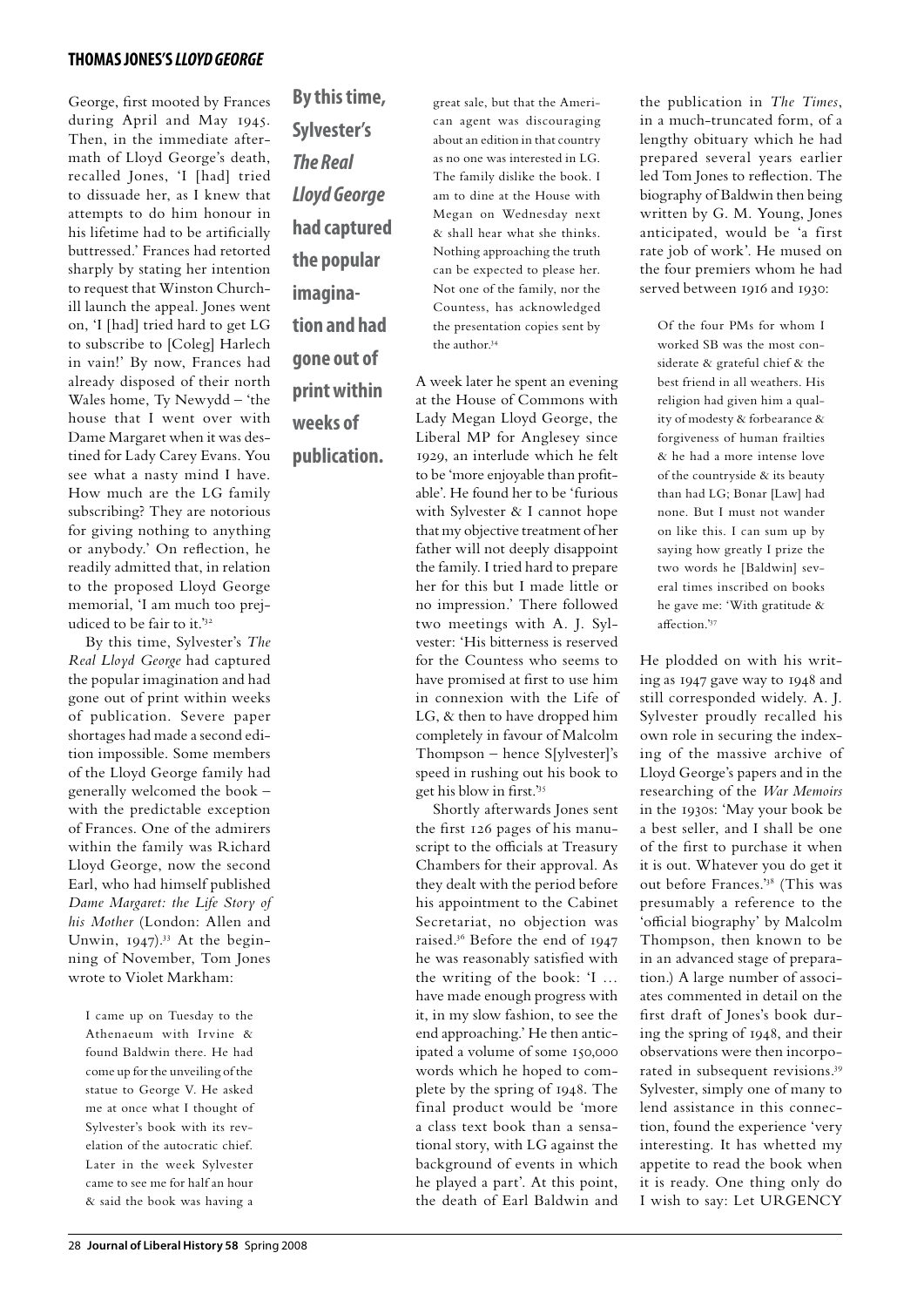### be your motto. If you intend to publish it in this country, there is not a minute to lose.'40

Mastering the array of printed sources alone had proved a formidable task. But in the summer of 1948, the full text of the book, running to some 170,000 words, had been sent off to its American publishers. It was generally well received, but the company's rather patronising reader in the US eventually concluded that the text had to be pruned 'rather extensively'. The coverage of the period before 1914 needed to be abbreviated, and the chapters devoted to the years after 1922 axed ruthlessly: 'They all deal with Lloyd George's failures when he was out of power. … The details are certainly of less interest to an American audience than to a British one.'41 Jones dutifully tackled the task of extensive revision which he found irksome and laborious. In November he opened his heart once more to Violet Markham: 'I've reached the stage when I think the LG book is "rotten" & ought to be completely rewritten. I had no business to attempt it knowing the strict conditions laid down for civil servants. … What a number of snags & slips I find in this attempt at a final revision. … So much of what I've written is stale for scholars & dull for the general reader.'42 He had long since concluded that accepting the commission to write the book was 'a piece of impertinence because of its extraordinary difficulty'.43 His negative feelings were accentuated by the appearance in December of Malcolm Thompson's 'official biography' of Lloyd George. As he put it to his daughter Eirene:

The LG 'Official' Life came today & first impressions are very favourable. It is v. well produced, easy to handle, & well illustrated. Have only just savoured the text, which is fluent & readable, & if on the partial side that is what one would expect. Of course it overlaps my effort in all sorts of ways & from sales standpoint it w[oul]d have been well if I had hurried a bit to be out first, but I don't find hurrying easy any more. Looking back I wish I had thought of doing the book or preparing to do it when I went to the P[ilgrim] T[rust] in 1930 & had some surplus energy. I think this publication may confine mine to USA. We'll see. And anyway I've thoroughly enjoyed the National Library.44

(Even after the eventual publication of his own volume in the autumn of 1951, these emotions did not disappear. As he then wrote to an associate, 'I often wished in writing the LG that I had made the other choice', a reference to the possibility of preparing a biography of Stanley Baldwin rather than Lloyd George.45) Just before Christmas 1948 he submitted his 'final script' of the Lloyd George biography 'reluctantly – should like now to rewrite it and properly, but unequal to it at seventynine. Should have started when I went to the P[ilgrim] T[rust]. I hope G. M. Y[oung]'s opus [on Baldwin] progresses towards perfection.'46

In January 1949 Tom Jones sought the permission of Lloyd George's elder daughter Lady Olwen Carey-Evans to include in the book a full-page photograph of her mother Dame Margaret, continuing:

I have purposely avoided consulting you, Gwilym and Megan closely so that you may truthfully say when it appears that none of you has any responsibility for what I have written. I confess I had no idea when I lightly promised to do the book how difficult I should find the task at my age. Had I started twenty years ago it would be far more adequate than it is.47

**It was generally well received, but the company's rather patronising reader in the US eventually concluded that the text had to be pruned 'rather extensively'.**

### **thomas jones's** *lloyd george*

Lady Megan also assisted in the selection of illustrations and provided Jones with some of her father's original speech notes, commenting, 'Blessed is he who can read them in the original.<sup>48</sup> The winter of 1949–50 saw Jones put the finishing touches to his text, responding to comments from friends and associates, among them Violet Markham, to whom the author observed, 'Re-reading it I feel it is more political history than personal biography, & far too much like a memorandum by a civil servant, as I think you said. Anyway I can't attempt to rewrite it, nor do I suppose I should succeed any better.<sup>49</sup> Later the same month saw the aged patriarch dutifully plodding up to the National Library of Wales to make the final amendments, lamenting, 'There is loss as well as gain. They [the American publisher's readers] fight shy of human touches & points of interest to us in this country. Some I am re-inserting.' He anticipated that this thankless task would continue for several weeks. Jones then reflected on a curious plan hatched in 1922, when the coalition government was conspicuously tottering, for the well-heeled Davies family of Llandinam to purchase *The Times* newspaper and install Lloyd George as editor:

I am in correspondence with Stanley Morrison on the negotiations for the sale of The Times in 1922 which took place before it was bought by J. J. Astor. I went for LG to Scotland to see DD [David Davies, of Llandinam], Gwen & Daisy with a view to their buying it & making LG editor!! on the fall of the coalition. DD & G[wen] were willing but Daisy objected on the advice of their stockbroker. DD & LG as owner & editor would not have lasted a month together.<sup>50</sup>

At this point he still hoped that the book would appear in the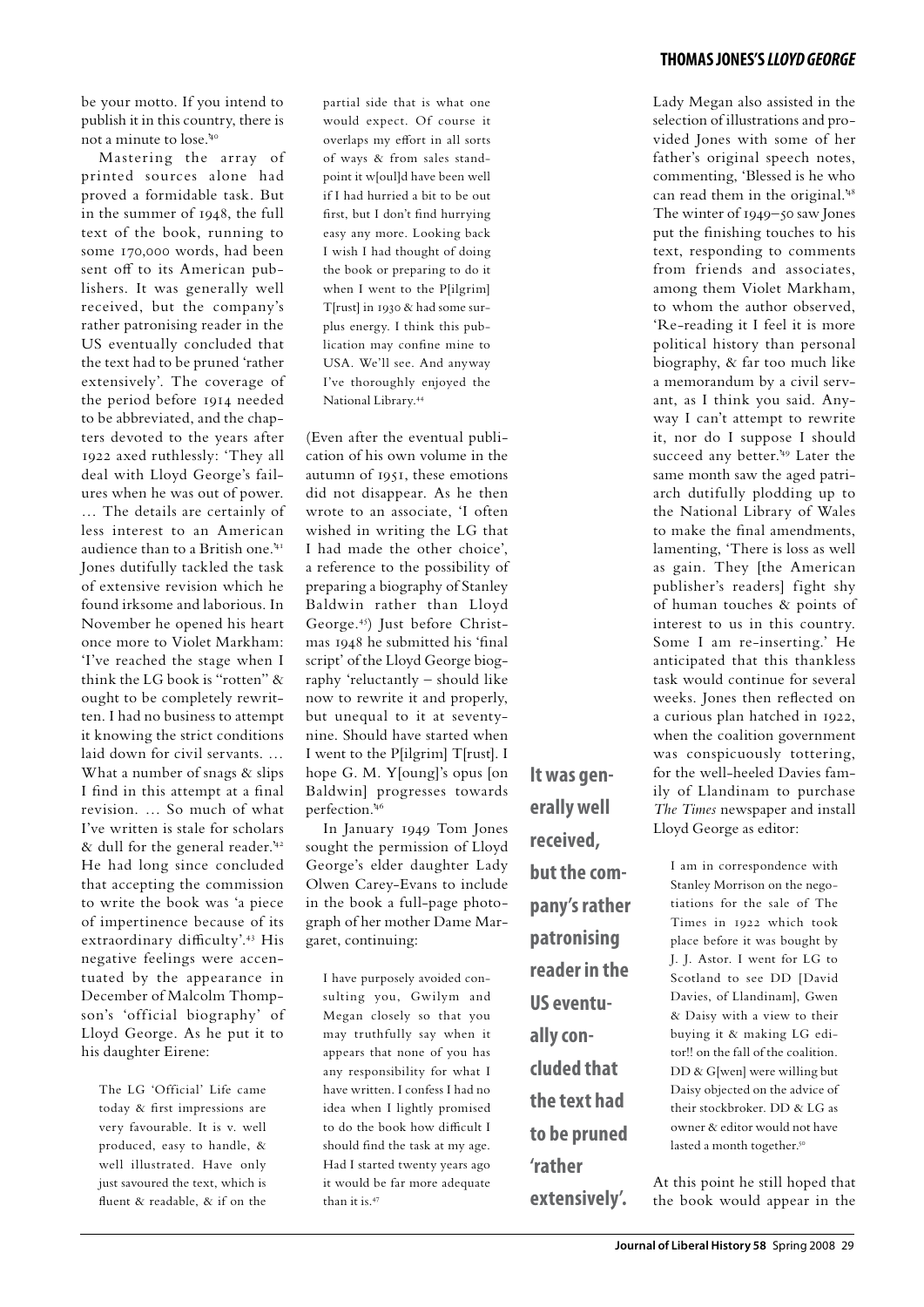autumn of 1950, at least on the other side of the Atlantic: 'At the moment I am checking bibliographical references, & taking out commas with which they have plastered its pages in USA! I don't like these three first months of the year & prefer to hug the blankets, but I can't complain.'51 His attention was absorbed, too, by the progress of the February 1950 general election campaign, in which his adored daughter Eirene was the Labour candidate at highly-marginal Flintshire East. In March Churchill was approached to write a foreword to the volume – 'So far as he [Lloyd George] ever had a political friend you were that friend' – but the Tory leader rather churlishly responded, 'Alas, I cannot add to my tasks at the present time', adding, 'I shall await the publication with great interest!'52 At the end of November, Jones was delighted to receive from Harvard the final, complete typescript text of his biography – 'It begins at last to look like a book' – which had been quite savagely pruned to some 120,000 words (a cut in the region of 50,000 words) and contained just six illustrations. The volume was expected to sell at fifteen shillings. On 1 December the text was returned to Oxford to be converted into long galley proofs.<sup>53</sup>

In fact, the rewriting and elimination of material had been much more ruthless than Tom Jones had suggested in his correspondence to friends and associates – to the immense loss of historians of modern Wales. The eventual published volume focused primarily on the period from 1914 to 1922, although the blame for this did not lie with Jones. A great deal of important early Welsh material was cut out. A whole chapter on the campaign to secure the disestablishment of the Welsh church between 1886 and 1914 re-emerged as just one brief paragraph. Although Jones had been close to Lloyd George during the period after 1922,

the chapters on these years were again cut back quite substantially – as the result of the directives of the reader employed by the Harvard University Press who had insisted that the American readership at least would not be 'much excited by the long drawn-out demise of the Liberal Party and Lloyd George's part in it'.54

The dawn of the new year – 1951 – saw poor Tom Jones, now fully eighty years of age, literally 'up to the eyes with LG proofs. What an exacting & exhausting job it is – grammar, punctuation, capitals, quotations. I go daily to the NLW. … I have 176 pages out of 300 in page form.' At this late stage, a further cruel blow was received when Lord Beaverbrook, by then the owner of the copyright for the Lloyd George Papers, obstinately refused permission to Thomas Jones even to quote passages from the published *War Memoirs* on the rather spurious grounds that he [Beaverbrook] had already commissioned Robert Sherwood to write a biography of Lloyd George. 'I'm having lots of bothers over the LG book', lamented Jones at the end of the month, attributing at least some of his difficulties to the fact that 'I am not one of the favourites of the Countess'.55 The refusal to allow him to quote from the Lloyd George *War Memoirs* in particular he felt to be 'a nasty set-back', and his publishers considered Beaverbrook's churlish obstinacy 'unprecedented in their experience', but Jones resolved not to challenge the press magnate's decision as:

Beaverbrook is so incalculable that I decided not to write to him. I suspect the refusal comes from another source. So I set to & have eliminated several quotations & traced several to their sources from wh[ich] LG took them & altered footnotes &c – a great costly nuisance. The incident quite upset me. However I am now recovered & C. is satisfied that Beaverbrook **The dawn of the new year – 1951 – saw poor Tom Jones, now fully eighty years of age, literally 'up to the eyes with LG proofs'.**

will not have any ground for a prosecution.56

The proofs were duly returned to the printers on 12 February, and the final pages were printed and numbered by 22 April, by which time Sir Geoffrey Whitehead, a former civil service mandarin at Whitehall, was busily at work preparing the index.57 Whitehead had completed his laborious chore by 10 May and lavished praise on Jones's ability as a biographer 'to pack [in] an extraordinary amount of matter and at the same time to keep [the chapters] most readable', while the final chapter surveying Lloyd George's character had emerged as 'a really balanced and fair estimate of a fascinating and complex character'.58

On 20 August 1951 Tom Jones was thrilled to receive his first advance copy of the final published tome, now due to be published simultaneously in Britain and America on 4 October. Its proud author considered the bound volume 'an admirable piece of bookcraft & worthy of the Press. … I am most proud of the Index!!' He much regretted, however, the decision to charge one guinea for each copy rather than fifteen shillings – 'few buyers in Wales I imagine will stretch to a guinea for any book'.59 The final volume ran to 330 pages and contained a full bibliography of the sources used and a magnificently detailed index. Ironically, as the publication of the book approached, the indefatigable Jones was busy at work on the final proofs of his autobiographical volume *Welsh Broth* '& feeling rather sorry that I ever bothered to print it. I could have had a few copies typed for circulation "within the family". But I've gone too far with the publishers to draw back now.'60 He regretted that the official launch of the Lloyd George biography coincided with the beginning of the October 1951 general election campaign, '& its sales will be damaged for the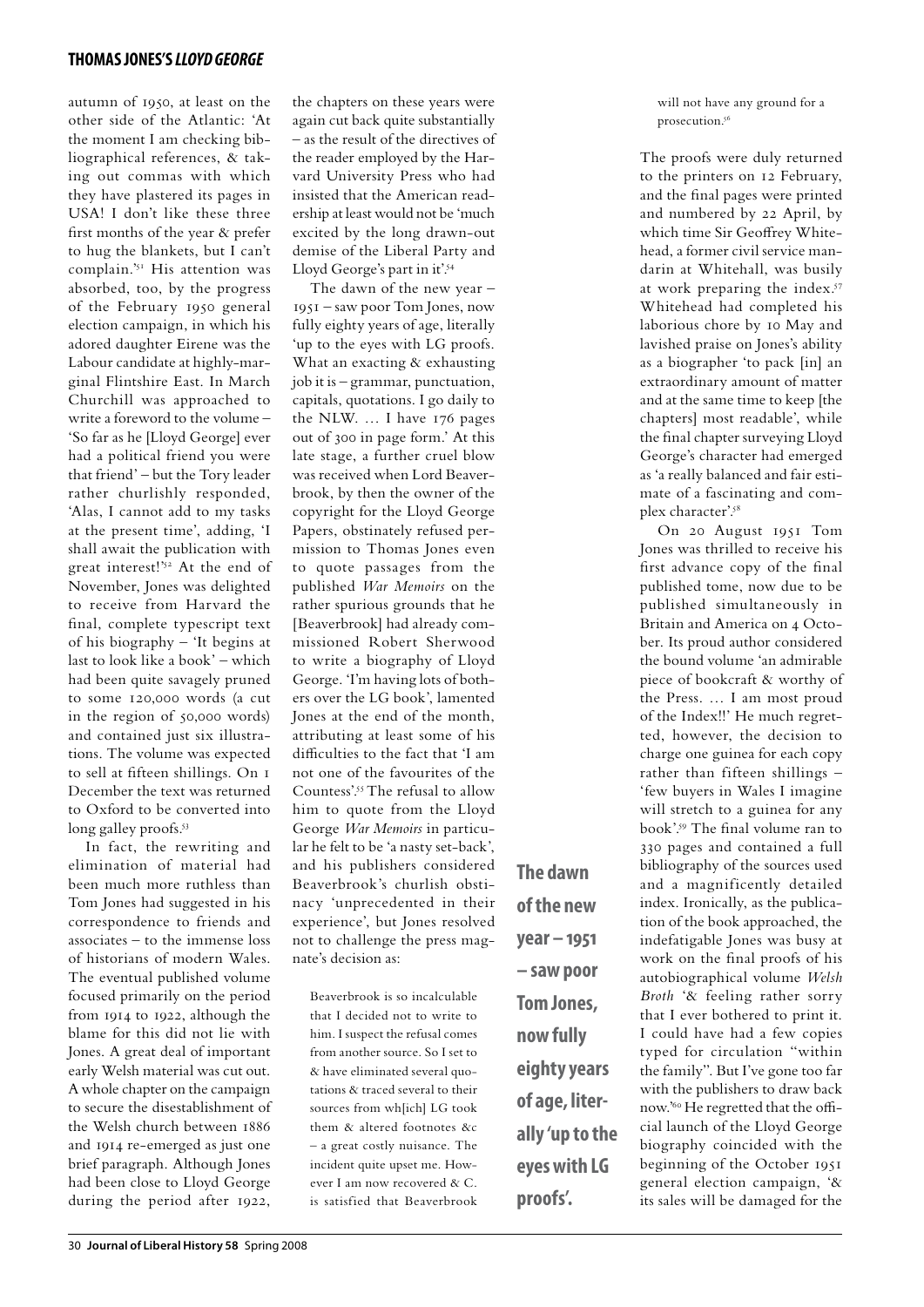moment at any rate'. But he was 'much comforted' by the generous letters which he received from friends and reviewers who had been given advance copies of the book.<sup>61</sup>

Generally, indeed, the response of the reviewers was most gratifying. The Countess Lloyd-George, however, was predictably unimpressed. As she wrote privately to Ann Parry, Lloyd George's former 'Welsh secretary' and now the curator of the new Lloyd George Museum at Llanystumdwy:

Have you seen Tom Jones' book? I just glanced at it & don't think much of it, & I am told that apart from the papers where he has a pull, it has not had very good notices, & that it is *not* a good book. Beaverbrook asked me: 'What was Tom Jones' quarrel with LG?' That will give you an idea of the tone of the book. Do you think we ought to have a copy for the Museum?<sup>62</sup>

But the reviews which appeared in print from reputable, unbiased reviewers were encouraging. Perhaps the most welcome was that of Robert Blake, a future doyen of political biographers, in 1951 a thirty-four-year old tutor in modern history at Oxford University, who was himself writing a life of Andrew Bonar Law. In the pages of the *Evening Standard*, he hailed Jones's work as 'the clearest and most authoritative account … of the greatest interest. … In less than 300 pages Dr Jones has been able to describe nearly everything that matters.' Inevitably, claimed Blake, the severely-compressed narrative degenerated into 'a crowded catalogue of events – and catalogues are often dull', and Jones tended to play down the importance of Bonar Law in Lloyd George's life and was notably 'sparing of personal reminiscences' such as the celebrated visit to Hitler at Berchtesgaden in the autumn of 1936 **In the pages of the** *Evening Standard***, Blake hailed Jones's work as 'the clearest and most authoritative account … of the greatest interest. … In less than 300 pages Dr Jones has been able to describe nearly everything that matters.'**

present. The final chapter was 'the best', and throughout his study Jones had been impressively 'wise. Political biography has in the past suffered from too much sugar. A dash of vinegar is a welcome change.'63 In *The Observer*, Dingle Foot hailed the book as 'a remarkable achievement' where 'the controversies of 1916 to 1922' were 'recorded and analysed with a high degree of objectivity', whereas a review in the *Manchester Guardian* concluded that Jones had 'come nearer grasping the man entire than any previous biographer'. In *The Spectator*, the respected Welsh academic (and former Liberal MP for the University of Wales) W. J. Gruffydd welcomed the volume as 'an impressive attempt' to write 'an excellent text-book … indispensable for the student of modern politics – but the student of society must turn elsewhere. … For reliability and accuracy, no other biography of Lloyd George can compare with this work.' Gruffydd did, however, criticise Jones for being 'unduly circumspect', tending to 'skim over' discreditable episodes in Lloyd George's career such as the Marconi affair and the use of the Black and Tans in Ireland after the war. In the *Daily Telegraph*, Lord Birkenhead described Tom Jones's volume as 'the best and most objective book on Lloyd George … scholarly and erudite … painstaking without being dull. … He has austerely refrained from idolatry', while 'discuss[ing] with candour … the more dubious aspects of Lloyd George's public conduct'. Although he felt compelled to stop short of hailing the work as 'a great biography', Birkenhead welcomed it gladly as a 'restrained and able book … a true step forward in the attempt to assess this fascinating and baffling character'.64

when Jones himself was actually

Some critics, inevitably, were not so generous. Frank Owen, himself at work on a massive volume on Lloyd George

### **thomas jones's** *lloyd george*

(eventually to be published as *Tempestuous Journey* by Hutchinson in 1954), suggested that Jones had been far too guarded and over-cautious – 'What a story Tom Jones hasn't told!' Owen himself was to make very extensive use of the massive archive of Lloyd George's papers sold by the Countess to Beaverbrook in 1949. A. J. Cummings wrote of Jones's biography as 'competent, clear-cut, critical, with an air of scrupulous fairness … but it is not by a long way – and could not very well be – the whole of Lloyd George'.65 Such critical views were, however, very much in the minority.

On the whole, Jones himself was 'quite satisfied with the reception. It's amusing to watch what is quoted', while recognising that, 'Future *Lives* will do more than I have to stress the greatness & the warts.' He hoped that readers would 'read the book straight through & not in snippets'. By 9 October the Oxford University Press had resolved to initiate a second print-run of 3,500 copies. A full 4,000 copies had already been sent to the US.<sup>66</sup> The flood of reviews extending over several weeks continued to prove 'most diverting' to the aged author, although many reviewers felt that he should have been 'more expansive. I couldn't if I tried. I've forgotten the good stories. … Meanwhile my secret service tells me that Beaverbrook paid the Countess £18,000 for the LG papers. They show that LG had been involved in four divorce suits, but had managed to extricate himself from all of them.'67

Encouraged by the reception accorded to the Lloyd George biography, Tom Jones then began to consider publishing lengthy extracts from the detailed diaries which he had kept throughout his period in public life. He recognised from the outset, however, that publishing the diary material was 'a most difficult proposition *in my life time*. I am toying with its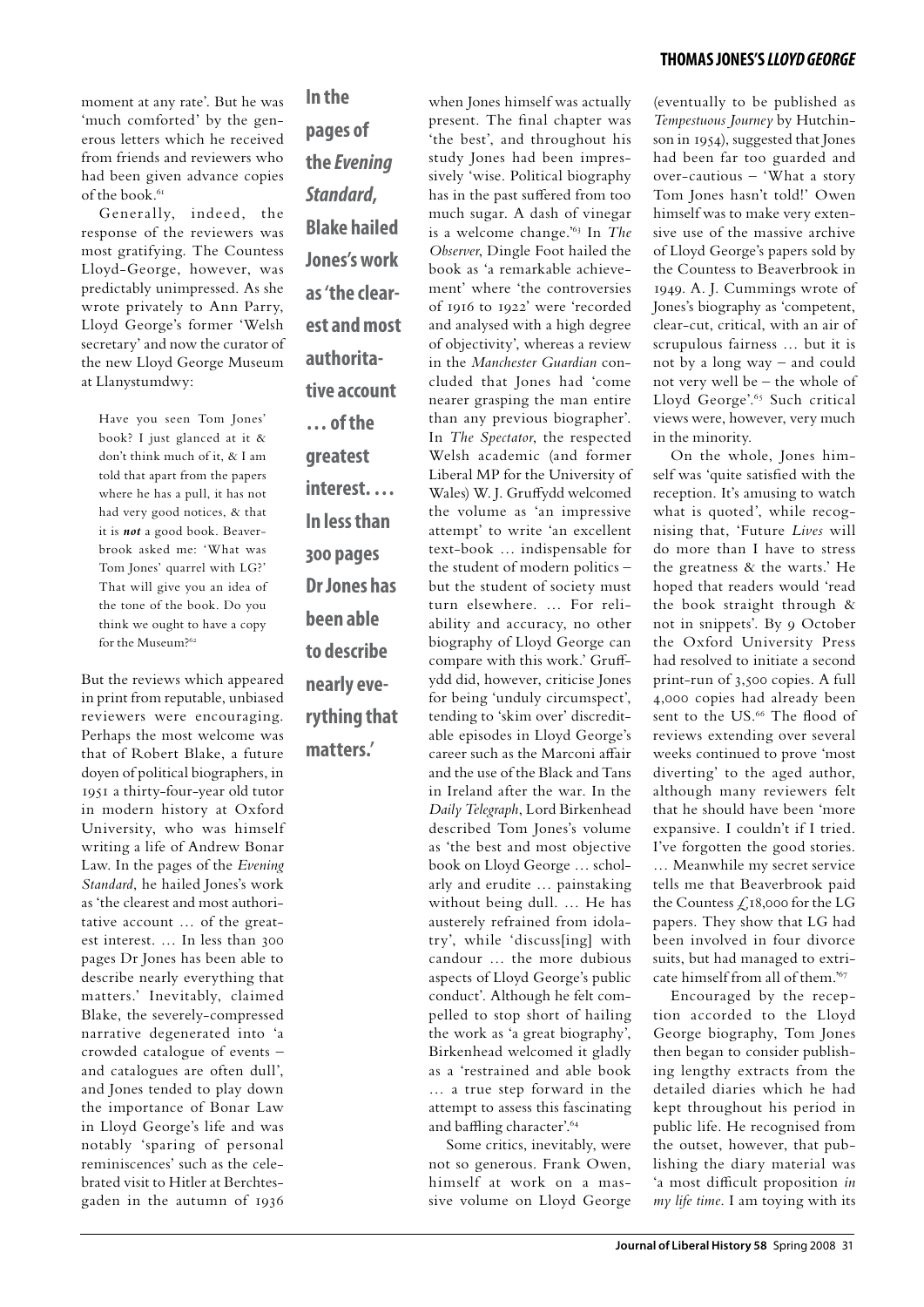preparation but the task of selection is a nightmare – so many people are alive – & kicking. I hope to manage one if not two volumes.'68 Indeed, after the publication of his biography of Lloyd George in the autumn of 1951, Jones devoted much of his time and energy during 1952 and 1953 to the preparation of a volume of his diaries interspersed with correspondence. Oxford University Press had again agreed to publish. The task kept him 'fairly alive & active at Aberystwyth' throughout 1953.69 The selection of photographs for the volume proved an immensely difficult task, as its author had studiously avoided being photographed with the Prime Ministers whom he had served. The book, *A Diary with Letters, 1931–1950*, was eventually published by OUP on 21 October 1954 and was dedicated to Jones's wife Eirene Theodora Jones (1875–1935). A most substantial volume running to no fewer than 582 pages and priced at thirty shillings, its author considered it 'too dear to give away'. Within a month, Frank Owen's biography of Lloyd George, *Tempestuous Journey*, had also seen the light of day, a mammoth study which Jones was quick to dismiss as mere 'first rate journalism'.70

By this time Tom Jones was in his eighty-fifth year and his health had begun to fail. Consequently he resolved to resign the Presidency of UCW, Aberystwyth and Coleg Harlech and the Chairmanship of the Pilgrim Trust. He decided to leave Aberystwyth and move to Manor End near Birchington in Kent which was just ten minutes' journey away from his son Tristan and his family, and where he might see more of his daughter Eirene, since February 1950 – to Jones's great delight – the Labour MP for Flintshire East in north-east Wales. Her second re-election in this marginal constituency in May 1955 brought much joy to her ailing father, who eventually died on 15 October 1955,

**Tom Jones's biography of Lloyd George, published as long ago as the autumn of 1951, has stood the test of time, regularly being cited and quoted by authors and scholars** 

**ever since.**

just three weeks after his 85<sup>th</sup> birthday.

Tom Jones's biography of Lloyd George, published as long ago as the autumn of 1951, has stood the test of time, regularly being cited and quoted by authors and scholars ever since. In February 1972, Kenneth O. Morgan, in a marvellous survey of the historiography of Lloyd George, still referred to the book as 'by far the best onevolume study of Lloyd George to date'.71 Although it is probably fair to say that that accolade was subsequently taken by Peter Rowland in his magisterial biography published three years later – *Lloyd George* (London: Barrie and Jenkins, 1975), running to 872 fact-packed pages – Jones's volume certainly remains a most concise and useful source, an essential short guide for the student of Lloyd George.

*Dr. J. Graham Jones is Senior Archivist and Head of the Welsh Political Archive at the National Library of Wales, Aberystwyth.*

- 1 A superbly authoritative and scholarly biography of Dr Thomas Jones CH is available in E. L. Ellis, *T.J.: a Life of Dr Thomas Jones CH* (Cardiff: University of Wales Press, 1992). The contents of this volume were subsequently summarised in E. L. Ellis, 'Dr. Thomas Jones, CH, of Rhymney: a many-sided Welshman', in the *Transactions of the Honourable Society of Cymmrodorion*, 1992, pp. 183–97. See also the helpful article by Rodney Lowe in the new *Oxford Dictionary of National Biography*, Vol. 30 (Oxford: OUP, 2004), pp. 649–52.
- 2 Keith Middlemas (ed.), *Thomas Jones, Whitehall Diary, Vol. I* (London: Oxford University Press, 1971), p. 15.
- 3 Ellis, *T.J*., p. 299.
- National Library of Wales (hereafter NLW), Dr Thomas Jones CH Papers T7/40, TJ to Violet Markham, 30 March 1945.
- 5 The phrase is that used in Ellis, *T. J*., p. 471.
- 6 Thomas Jones to David Astor, 3

March 1945 (private collection).

- 7 NLW, Dr Thomas Jones CH Papers T7/131, TJ to Violet Markham, 2 February 1945.
- 8 A transcript of the broadcast was published in *The Listener*, March 1945, and was also made available in pamphlet form. There is a copy in the NLW, Dr Thomas Jones CH Papers, file 7/58. The obituary appeared in *The Observer*, 1 April 1945. See also Thomas Jones, 'Lloyd George: some personal memories', *Contemporary Review*, May 1948, pp. 260–64. Jones had received 'a sudden and urgent request' to prepare an obituary notice for Lloyd George as early as April 1943: see NLW, Dr Thomas Jones CH Papers T7/79, TJ to A. J. Sylvester, 16 April 1943 ('Private and Personal') (copy), and Sylvester to TJ, 19 April 1943 ('Private and Personal').
- 9 Ibid., T3/55, Violet Markham to TJ, 27 March 1945.
- 10 Ibid., T7/40, TJ to Violet Markham, 30 March 1945.
- 11 Ibid., A1/69, Frances Lloyd-George, T Newydd, Llanystumdwy, to TJ, 26 April 1945.
- 12 Ibid., A1/70, Frances Lloyd-George to TJ, 20 May 1945.
- 13 Ibid., A1/71, TJ to Frances Lloyd-George, 22 May 1945 (copy).
- 14 Ibid., T7/154, TJ to Violet Markham, 10 November 1945.
- 15 *The Spectator*, 30 November 1945.
- 16 A most helpful survey, written from the vantage point of the early 1970s, is Kenneth O. Morgan, 'Lloyd George and the historians', *Transactions of the Honourable Society of Cymmrodorion* 1971, Part I (1972), pp. 65–85. This was originally given as a lecture at the House of Commons on 22 February 1972.
- 17 See the review in the *New Statesman and Nation*, 17 June 1933.
- 18 W. Watkin Davies, *Lloyd George, 1863–1914* (London: Constable, 1939), pp. 279–81 and 289. See also the review by R. H. S. Crossman in the *New Statesman and Nation*, 25 March 1939.
- 19 NLW, Dr Thomas Jones CH Papers T8/8, TJ to Violet Markham, 1 April 1946.
- 20 Cited in Ellis, *T.J*., p. 494.
- 21 NLW, Dr Thomas Jones CH Papers A1/72, Lady Megan Lloyd George